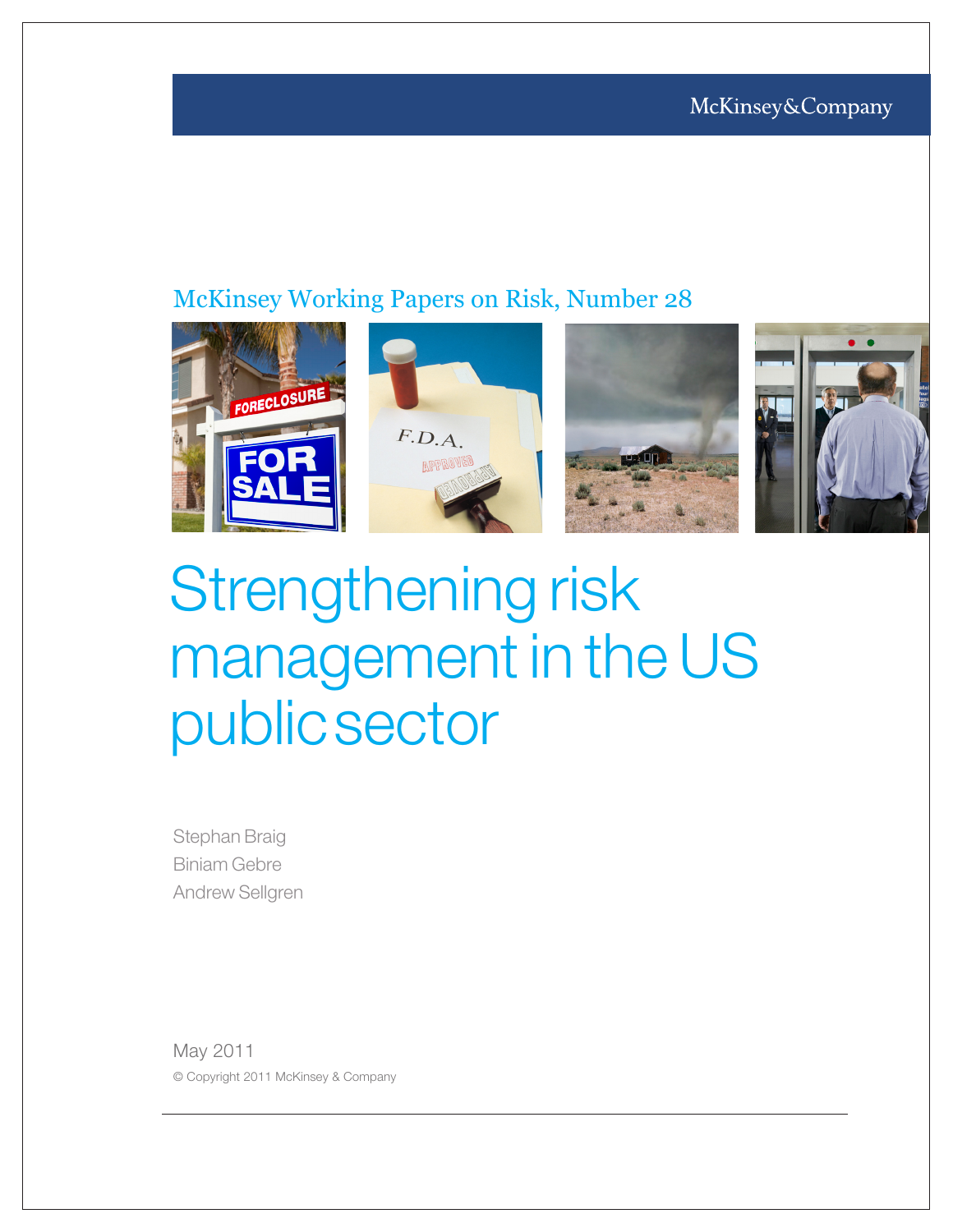### *Contents*

| Strengthening risk management in the US public sector |                |
|-------------------------------------------------------|----------------|
| <b>Introduction</b>                                   |                |
| Barriers to robust risk management                    | 1              |
| Five recommendations                                  | 3              |
| 1. Create transparency both internally and externally | 3              |
| 2. Develop a "risk constitution"                      | $\overline{4}$ |
| 3. Initially focus on modifying a few core processes  | 5              |
| 4. Establish a dedicated risk-management organization | 6              |
| 5. Build a risk culture                               | $\overline{7}$ |

McKinsey Working Papers on Risk presents McKinsey's best current thinking on risk and risk management. The papers represent a broad range of views, both sector-specific and cross-cutting, and are intended to encourage discussion internally and externally. Working papers may be republished through other internal or external channels. Please address correspondence to the managing editor, Rob McNish (rob\_mcnish@mckinsey.com)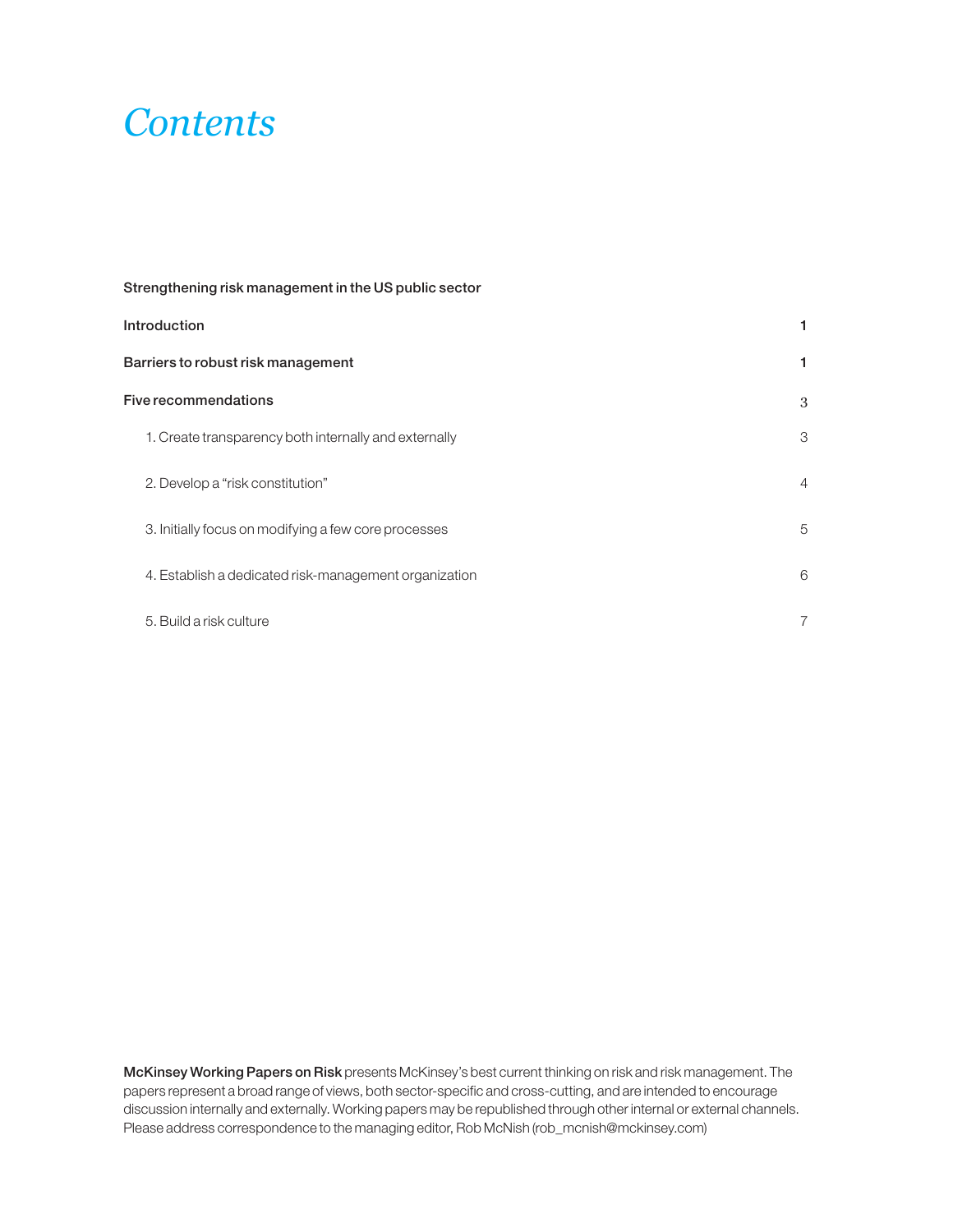### *Strengthening risk management in the US publicsector*

#### *Introduction*

As the US government seeks to fulfill its purpose of safeguarding the freedom and well-being of its citizens, it operates in a world fraught with risk. Government departments and agencies face enormous risks every day, and the role of most government institutions is implicitly or explicitly rooted in managing risks that the private sector is either not equipped or not willing to take—everything from unsafe food and medicine that the Food and Drug Administration must police to the hundreds of billions of dollars in student loans that Federal Student Aid oversees and the threat of terrorism that the Department of Homeland Security (DHS) must constantly counter.

Yet, for a long time, risk management was an often-overlooked bit player on the grand stage of both business and government. Only recently—particularly within the last three years—has it come to the forefront of public debate, owing to risk-management failures that had shocking and widespread ripple effects, such as the Bernard Madoff fraud scandal, the Deepwater Horizon oil spill, and the housing crisis. Such failures often lead to costly government interventions and increased government risks. For example, the housing crisis has led to capital infusions of more than \$150 billion for government-sponsored enterprises and to insurance exposures spiking to approximately \$1 trillion at the Federal Housing Administration (FHA).

By its nature, risk management comes under scrutiny only when it fails. The catastrophic consequences of faulty risk management are newsworthy, but the daily successes of robust risk management are not—thus making it difficult for risk managers to get a permanent seat at the decision-making table. After all, who would have worried about the swine flu had it not threatened to become a pandemic? Would the National Aeronautic and Space Administration have the same risk-management controls in place today had it not lost two space shuttles? The crises of the past few years have served as a call to action, and some public-sector institutions have taken steps to strengthen their risk-management practices. For example, the Government National Mortgage Association formed a risk committee and appointed a chief risk officer (CRO) in 2008; the Securities and Exchange Commission established its Division of Risk, Strategy, and Financial Innovation in 2009; and the FHA created its Office of Risk Management and appointed a deputy assistant secretary for risk management in 2010.

While such efforts are important steps in the right direction, much work remains to ensure long-lasting and robust risk management in public-sector institutions. The task is arguably harder in the public sector than it is in the private sector, in large part due to challenges that are specific to government. The remainder of this paper describes these challenges and how to overcome them.

The direct benefits of strengthening public-sector risk management align with the government's goals of minimizing waste, fraud, abuse, and mismanagement. With a clearer understanding of the risks involved in agencies' missions and a greater ability to estimate the true subsidy costs of its programs, the US government will be able to make more prudent use of taxpayer money. More effective risk-related controls will also enable government institutions to better prevent, detect, and mitigate instances of waste, fraud, abuse, and mismanagement.

#### *Barriers to robust risk management*

Risk management is often more difficult for public-sector institutions than for companies. Seven risk-management challenges are particularly acute in the public sector.

1. *Mission goals that override other considerations.* Public-sector institutions have grown out of a need perceived by the public and articulated in each institution's mission. Not surprisingly, mission goals have tended to be the primary and sometimes the only—consideration when it comes to decisions about taking on certain risks. For example, the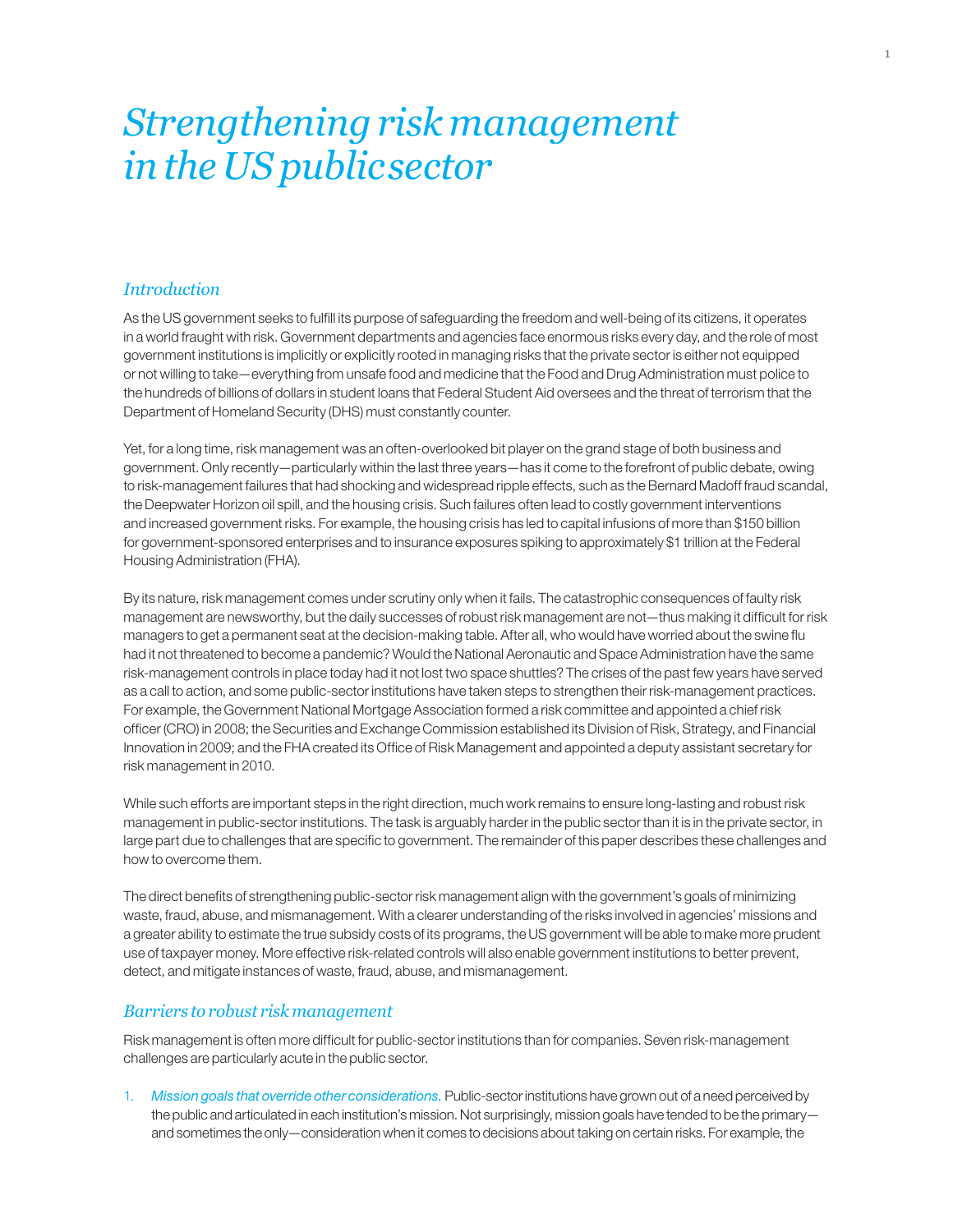Small Business Administration (SBA) was created in 1953 to "aid, counsel, assist, and protect the interests of smallbusiness concerns." The SBA may choose to take on a risky loan because doing so advances its mission of promoting small businesses, and because it believes the broader economic benefits outweigh the potential risks.

- 2. *Frequent leadership changes and vacant leadership positions.* Changes in leadership are common in the private sector, but they tend to be much more frequent among noncareer leaders in the public sector. During the Reagan administration, the average tenure in office for noncareer government executives was 1.7 years. Turnover is just as rapid in government today. For example, the government-owned Pension Benefit Guaranty Corporation has had seven different leaders—five executive directors and two interim executive directors—in the last 10 years. Publicsector institutions also suffer from leadership positions that remain vacant for a long time: the average time it takes to complete an appointment steadily increased from just over two months in the 1960s to more than eight months in recent years.1 For the most senior appointees, the senate confirmation process contributes to the delay. Even a looming crisis does not necessarily speed up the appointment process. For example, despite an ongoing H1N1 threat, the Obama administration took about three months to confirm a secretary of health and human services. And in March 2009, in the throes of the financial crisis, media reports criticized Treasury Secretary Timothy Geithner for being "home alone," without top deputies to help handle major economic-policy issues.<sup>2</sup>
- 3. *Leaders who lack knowledge of risk management and business.* The appointed leaders of most public-sector institutions are outsiders to those institutions. As a result, an agency's most-senior leaders may not know the intricacies of the business and the institution, let alone the risk trade-offs involved in making critical decisions. One of the criticisms levied against Michael Brown, head of the Federal Emergency Management Agency when Hurricane Katrina struck, was that he had meager experience in disaster management.
- 4. *Separation of operating budgets from program budgets.* In the US government, "operating budgets" cover employee salaries and other costs of running the operation, while "program budgets" are used to pay benefits and reclaim funds from citizens and residents. In most public-sector institutions, the operating budget is separate from the program budget. For example, if the Social Security Administration (SSA) faces a spike in disability claims, it would pay those claims out of the program budget. Funding for the SSA's risk-management activities, however, would come out of the operating budget. This disconnect between the financing of risks that materialize and the financing of risk management leads to misaligned incentives. The SSA might not have incremental funding available for risk management in its operating budget even though it would lead to overall savings to the government through the program budget.
- 5. *Lack of clear risk metrics.* In the private sector, risk-oriented metrics (such as risk-adjusted return on capital) provide a quantitative basis for making risk trade-off decisions. Such return-related metrics are less clear in the public sector because most government institutions have both financial and mission objectives. Furthermore, risk-adjusted "mission impact" metrics are usually difficult to quantify, for two reasons. First, there are often time lags in mission impact—for example, it takes years to measure the long-term impact of housing grants. Second, there is a lack of evidence as to what the world would look like if the government did not carry out its mission. For example, it is difficult to estimate how many bank runs would occur if the Federal Deposit Insurance Corporation (FDIC) did not offer deposit insurance.

<sup>1</sup> *Urgent business for America: Revitalizing the federal government for the 21st century*, National Commission on the Public Service, January 2003.

<sup>2</sup> "Home alone at the Treasury," *Financial Times,* March 15, 2009.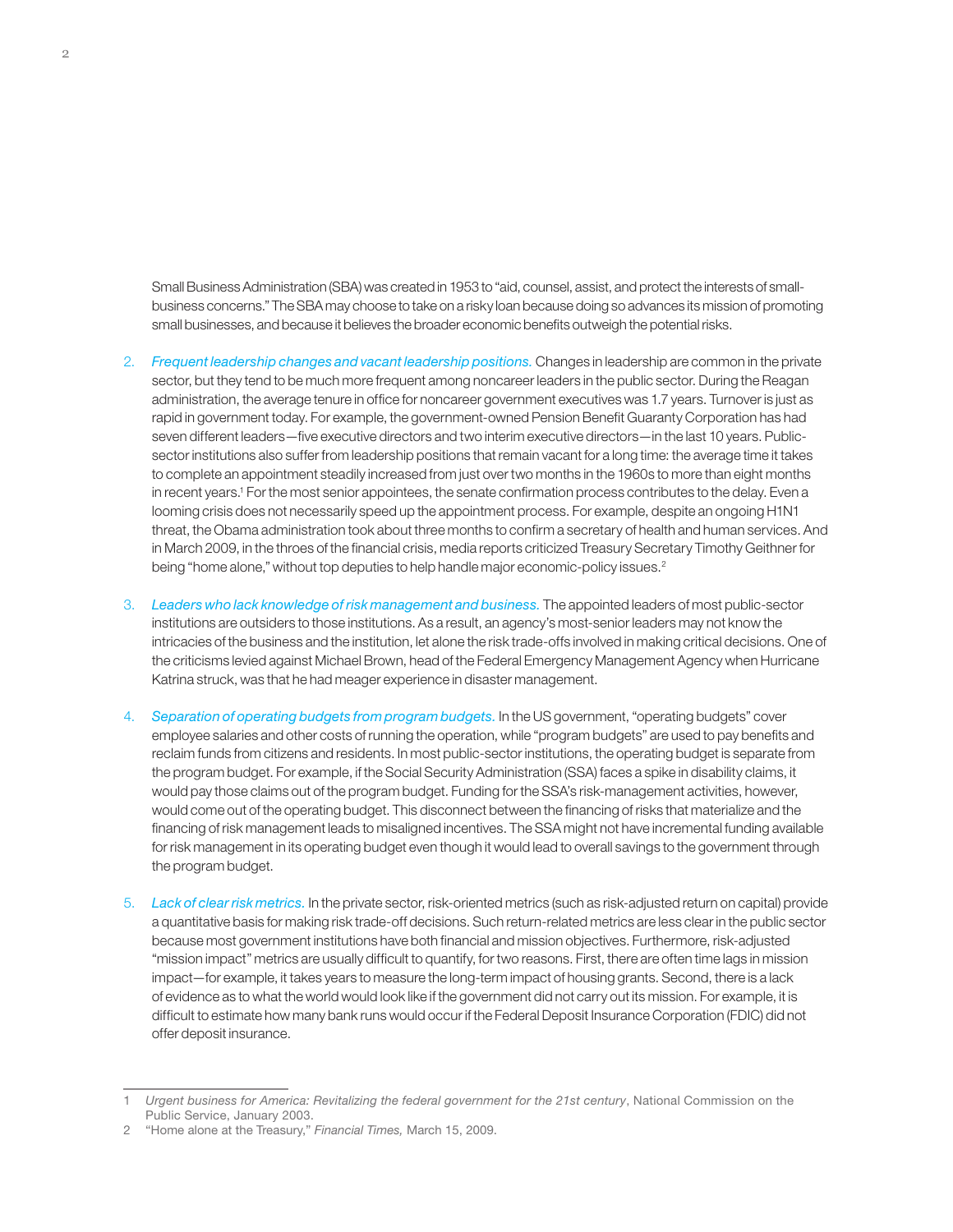- 6. *Complex procedural requirements.* Effecting change in the public sector requires complicated approval processes involving many internal and external stakeholders. Thus, public-sector institutions tend to be less nimble and flexible. For proof, one need look no further than government recruiting: in the words of John Berry, director of the Office of Personnel Management, "As [government workers] retire, it's tough to replace them when it takes five months on average to hire someone. Or when there are 40 steps to the process and 19 signatures."<sup>3</sup> Hiring for new risk-management positions is therefore not as simple as it would be in the private sector. Such complex procedures further underscore the importance of building robust risk-management practices sooner rather than later: once in place, changing these practices tends to be more difficult than in the private sector.
- 7. *Limited risk culture and risk mind-set.* Government workers are usually motivated primarily by the mission of their organization, and they often have the perception that the government could bail out their program should a risk event occur. As such, risk management has historically taken a back seat in decision making. In the rare occasions that risk analysis is conducted, it is usually after the fact and done by outsiders such as the Office of the Inspector General and the Government Accountability Office.

#### *Five recommendations*

In view of these challenges, it will take targeted and determined efforts to strengthen risk management in the public sector. This section lays out five recommendations, each of which tackles one or more of the challenges outlined above. Each recommendation is important, and all five work together and inform one another. Some agencies address risk strategy and processes but fail to create a risk organization and culture to sustain strong risk management. Conversely, some agencies form risk organizations but falter because they lack agreed-upon risk strategies and processes. Together, the recommendations address all the elements of an integrated approach to risk management (Exhibit 1).

#### 1. Create transparency both internally and externally

A crucial step to strengthen risk management is to develop an understanding of the biggest risks the organization faces. Some public-sector entities have not yet identified which types of information they need to make such assessments, relying instead on what information happens to be easily available. Some agencies do collect data but produce reams of reports that merely present the raw data rather than synthesizing it and drawing out the implications for decision making.

What makes a handful of public-sector agencies excel at gathering risk insights and communicating them to stakeholders is the ability to synthesize large volumes of potentially incomplete information and provide clear, actionable recommendations to their stakeholders. For example, the National Institutes of Health conducts medical research and effectively synthesizes its findings into prioritized and action-oriented public-health advisories, rather than issuing nonprioritized research results from which the public will have to glean relevant information themselves. As an example of effective internal risk transparency, the FDIC uses CAMELS ratings<sup>4</sup> to assess a bank's condition. These ratings are not released to the public but are made known to a bank's top management. Since 2008 CAMELS ratings have helped the US government make decisions about which banks require special supervision.

For agency leaders to drive toward enhanced risk transparency, they must take the following steps: agree on what information is most relevant, gather it in one central location, take the time to synthesize it and draw actionable

<sup>3</sup> Remarks made during the launch of the Obama administration's Hiring Reform Initiative in Washington, DC, May 11, 2010.

<sup>4</sup> CAMELS: capital adequacy, asset quality, management, earnings, liquidity, and sensitivity to market risk. This rating is based on a bank's financial statements and on-site examination by financial regulators. The scale is from 1 to 5 with 1 being strongest and 5 being weakest.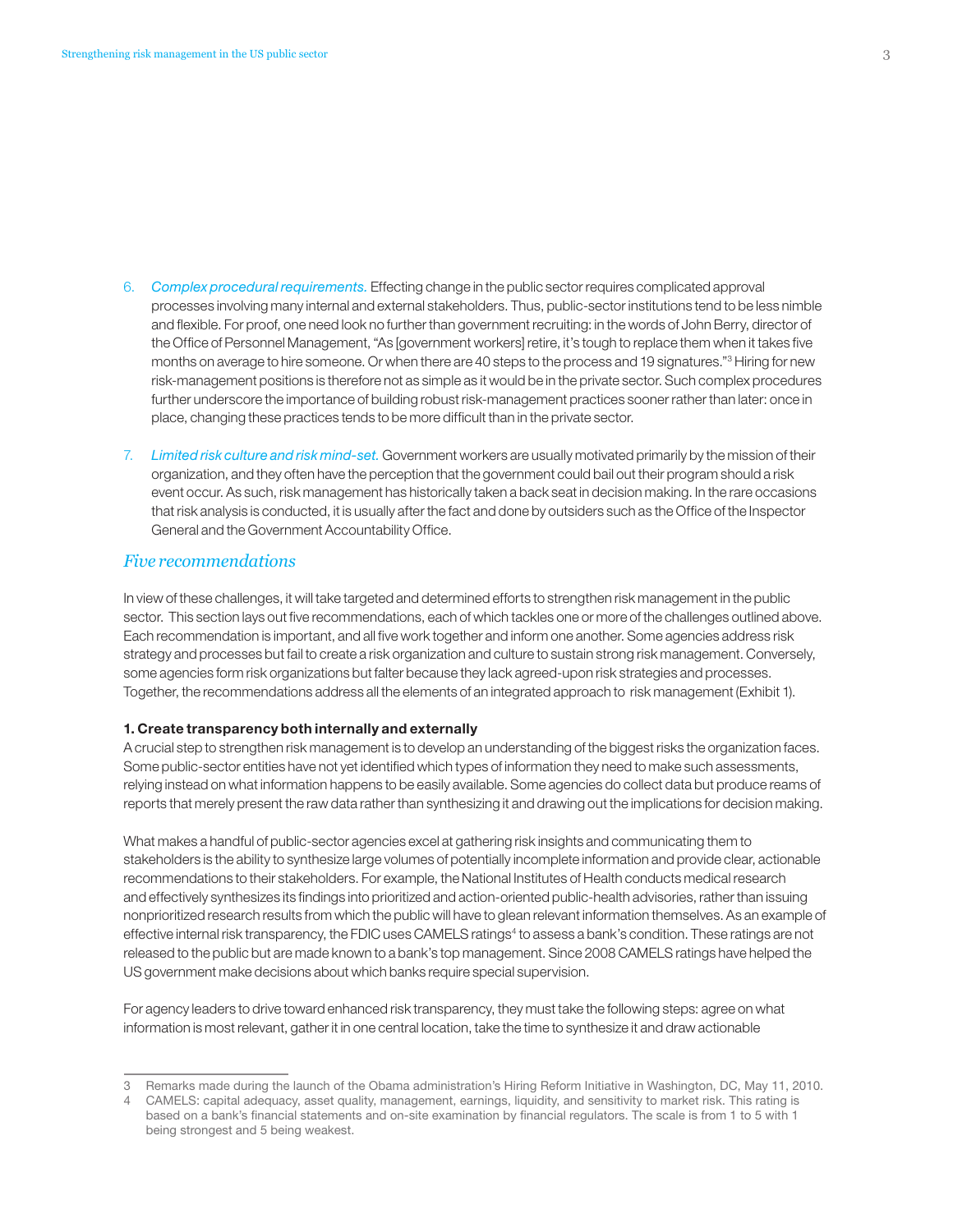

conclusions from it, disseminate the synthesized information in a digestible and usable form, and finally, discuss priority action steps with other stakeholders and agree on ownership for each step.

Clear risk reporting in the above manner increases risk awareness among both internal and external stakeholders. The latter is particularly important, as some external stakeholders—notably Congress and the Office of Management and Budget—participate in the clearance process for significant business changes, which may be required to address certain risk exposures that emerge. Thoughtful risk reporting can also enhance an agency's relationship with and reputation among the public, which expects transparency from the government.

#### 2. Develop a "risk constitution"

A risk constitution codifies decisions made by an organization's entire leadership team. It therefore provides continuity even as an agency's leaders change and allows them to give guidance consistent with previous management principles—in particular on the difficult trade-off between mission and risk. A risk constitution can also bring to light any disagreement with previous principles; leadership can then deliberate such disagreements explicitly.

Leaders should ensure that the principles laid out in a risk constitution are clear, actionable, and well understood by the career staff. Risk-management staff should write the first draft of the document, but agency leadership should engage on the contents, making sure every line rings true.

The following list provides examples of what a good risk constitution should cover. Exhibit 2, showing excerpts of the Harvard Endowment Fund's risk constitution, illustrates how one organization chose to articulate its risk principles.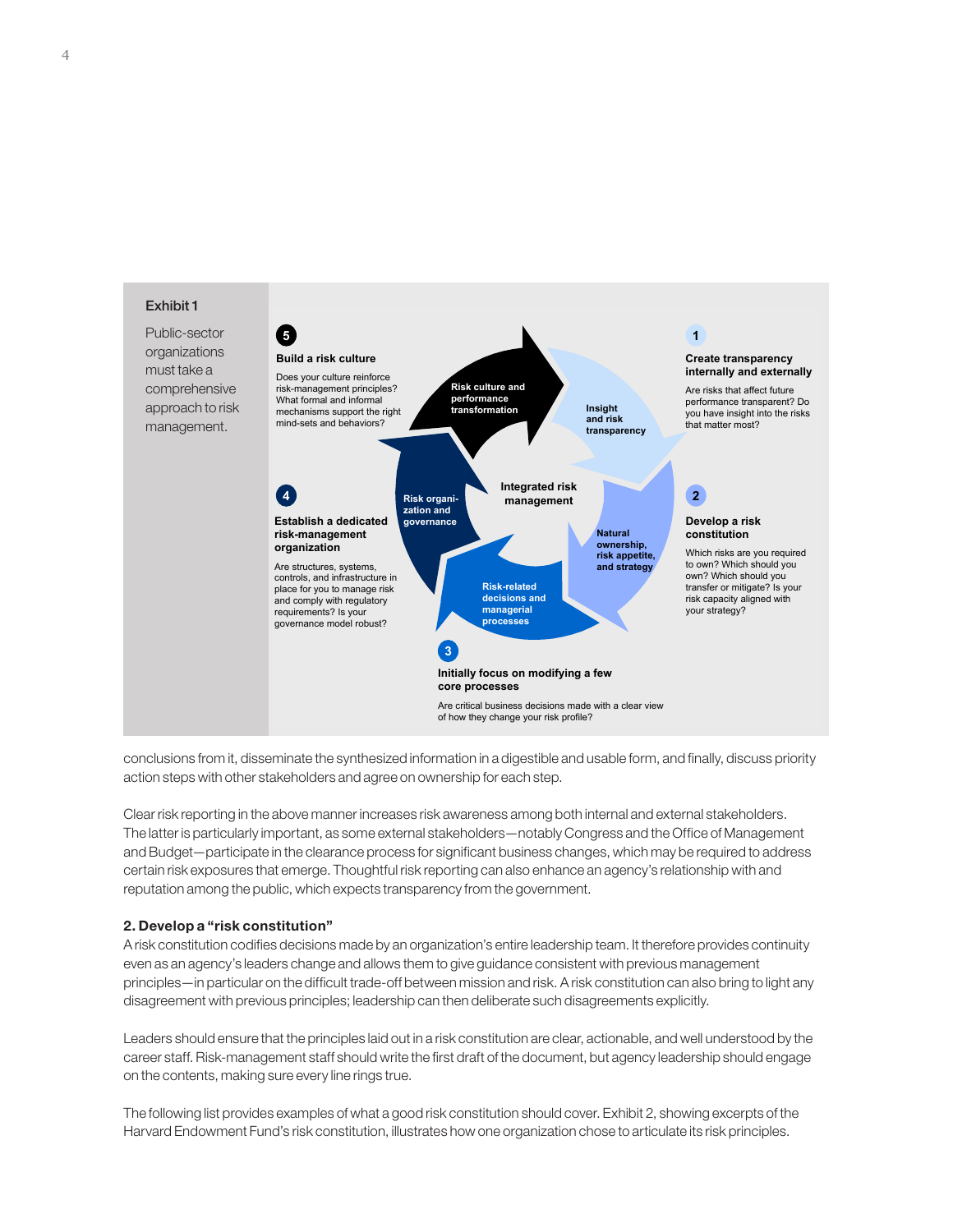

- *a. Risk strategy.* The risk constitution should include guidance on natural ownership (identification of the risks that the agency is best qualified to take on), quantified risk appetite (an articulation of the amount and types of risk that the institution is willing to take on in pursuit of its objectives), and the relative importance of fulfilling the mission versus managing risk (often a trade-off between money and other human interests, such as public health).
- *b. Organization.* The constitution should lay out which risks will be managed in-house and which by third parties, how centralized the risk-management function will be, the role of the risk department relative to business or program areas, whether decisions will be made by individuals or committees, and how risk taking will be encouraged or discouraged in performance-management systems.
- *c. Processes.* Leaders should determine whether the risk department will be more of an adviser or a source of control, whether risk processes will run concurrently with business processes or be distinct steps along the way, and the extent and nature of risk-related reports that the agency will prepare.

#### 3. Initially focus on modifying a few core processes

Government agencies should roll out new risk-management approaches one process or area at a time. A gradual rollout has several advantages. First, early victories will convince the broader enterprise that risk management need not be a bottleneck and can be a source for positive improvement rather than casting blame. Second, early efforts to improve risk management will lead to lessons that can be applied in subsequent efforts. Finally, gradual rollout will allow the riskmanagement department to scale up efficiently over time.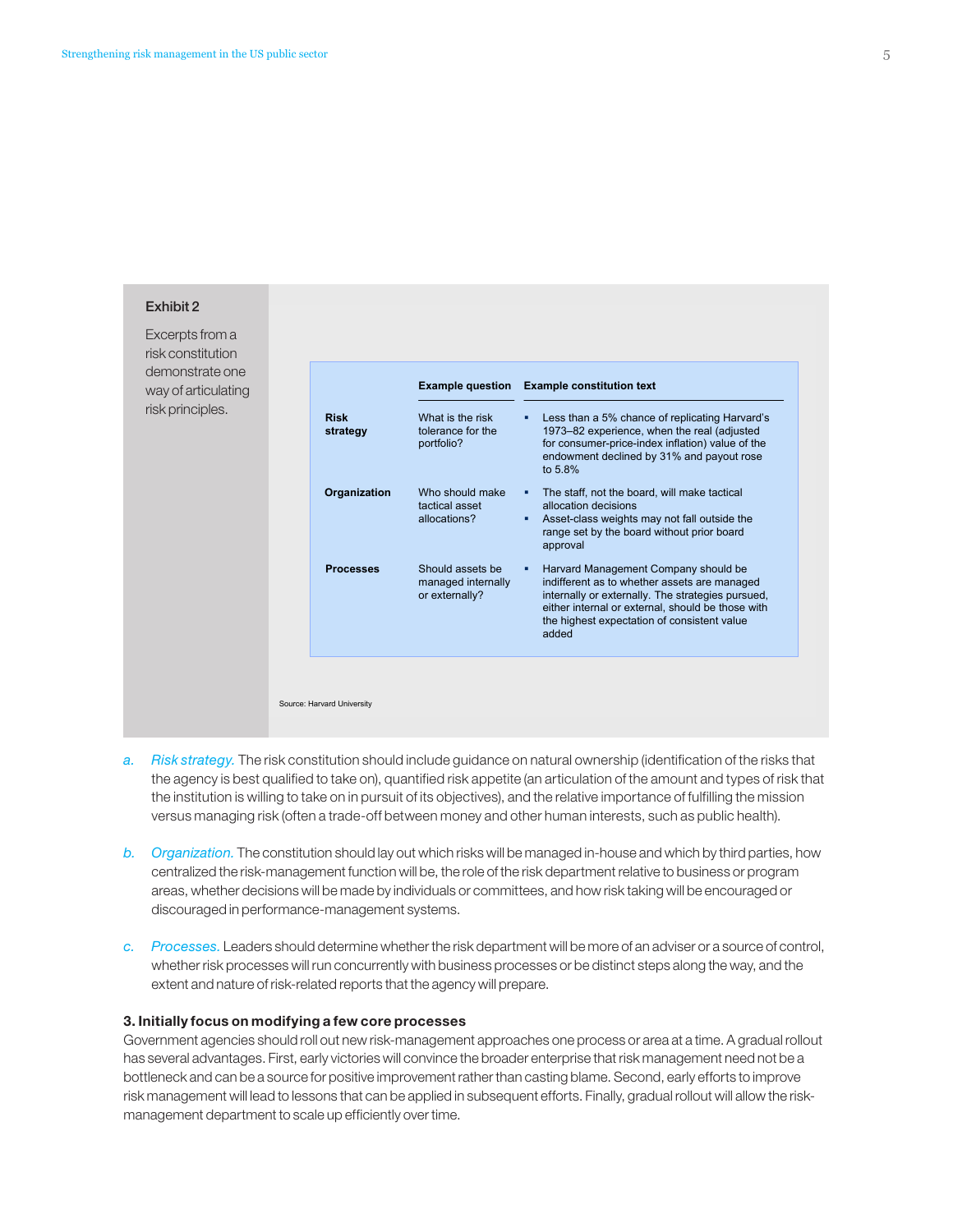The initial focus areas should target major risk exposures, but if changing core processes in three to six months would likely be unsuccessful due to their complexity, it may be worth choosing less-complex processes of medium importance to get started and create momentum for subsequent changes. Examples of core processes include loan underwriting at the SBA, grant-award processes at the Department of Housing and Urban Development, or the assessment of security threats at the DHS.

In the initial efforts to build risk-management capabilities, it is crucial to establish a constructive and collaborative tone. One way to do this is to involve a broad set of leaders in decisions about the agency's risk strategy, organization, and processes. Another way is to favor risk-management approaches that work in parallel to business processes, rather than as checks or controls after the fact. This contemporaneous risk-management approach tends to build relationships and trust across organizational boundaries and fosters a risk-management culture that focuses on helping colleagues do high-quality work, rather than inhibiting them from carrying out their responsibilities.

#### 4. Establish a dedicated risk-management organization

Public-sector institutions should push for legislation that requires the appointment of a CRO and the formation of a riskmanagement department, with specific details about the roles, responsibilities, and qualifications of risk-management staff. Enshrining the risk department in law ensures continuity of risk management across administrations and independent of the specific individuals who are appointed to lead each agency.

The risk department should reside in a prominent place in the organization: the CRO should either be at the same level as the COO or CFO, or at most one level below, reporting to the CFO. Because the CRO will almost certainly be a political appointee, there should be a deputy CRO who is a career civil servant. That way, the agency will have a qualified lead risk manager to provide continuity in risk-management practices as well as risk-management support and guidance to new appointees.

The risk organization's structure should mirror the agency's structure, with dedicated risk personnel for each focus area. The exact size of the risk organization will vary by agency, but it must at least be large enough so that it can dedicate one or two people to each high-priority area. If an agency is a financial institution, its risk department should include a highly skilled quantitative function—a risk-modeling group with deep expertise in calculating credit risk, for example. Nonfinancial institutions have less need for specialized quantitative skills, but other centralized support services, such as risk reporting and risk training, could potentially be beneficial.

Risk personnel should have deep knowledge of both risk management and the institution's business. For public-sector entities that interact heavily with the private sector, recruiting talent from the private sector might prove useful, particularly since risk-management skills—and the requisite mind-sets—are a scarce resource in the public sector. Bringing in outsiders helps change mind-sets and behaviors. That said, there may be agency employees who could be a good fit for the risk organization. Management staff with risk-related duties in their current positions—for example, managers within underwriting functions—could be credible internal candidates.

Even if a public-sector agency is not ready to establish a formal risk organization and appoint a CRO, there are steps the agency can take to begin the journey toward stronger risk management. For example, it can start by adding risk management to the responsibilities of existing executive positions, incorporating risk management as an explicit agenda item in strategic-planning sessions, and using a risk lens when allocating resources and evaluating initiatives.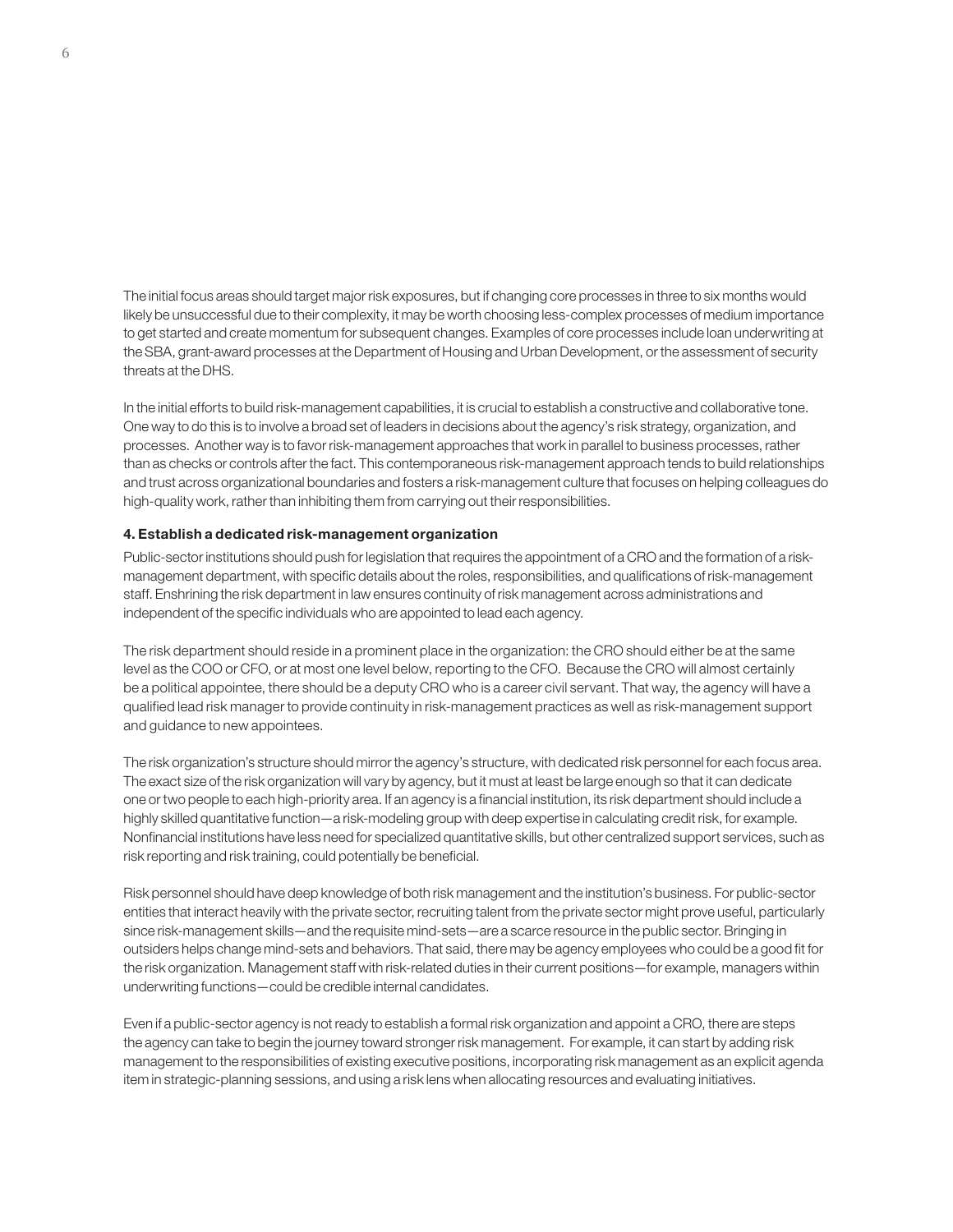#### 5. Build a risk culture

The final building block of comprehensive risk management is a risk-aware corporate culture. Such a culture is rare in the public sector, but some agencies have taken significant steps in the right direction.

An initial step to building a risk culture is the creation of a risk-training curriculum and the launch of training programs that address the organization's needs. Typically, risk-management personnel work closely with internal program-specific experts to develop appropriate training curricula. The primary training audience is frontline employees whose jobs require them to take risks—for instance, individuals tasked with underwriting or with translating quality-control findings into action plans. The risk organization should also develop tailored training materials and workshops for senior management.

Agencies should offer training that addresses tactical needs—for example, courses on the proper use of risk-related tools and methodologies. Training should also foster an understanding of risk management's role in the agency's sustained operations. To achieve the latter, one effective approach entails having trainees review decisions they have made, helping them understand the risk trade-offs involved in those decisions, and linking the decisions to business outcomes. Such an exercise gives trainees a clear picture of the impact of their decisions on the organization's financial health.

Developing skills, although crucial, is only one component of creating a risk culture. A conscious effort by the leadership and the risk department in three additional dimensions is required: fostering understanding and conviction across the organization, role modeling, and establishing formal mechanisms for reinforcement. Exhibit 3 gives examples of potential actions to strengthen risk culture in all these areas.

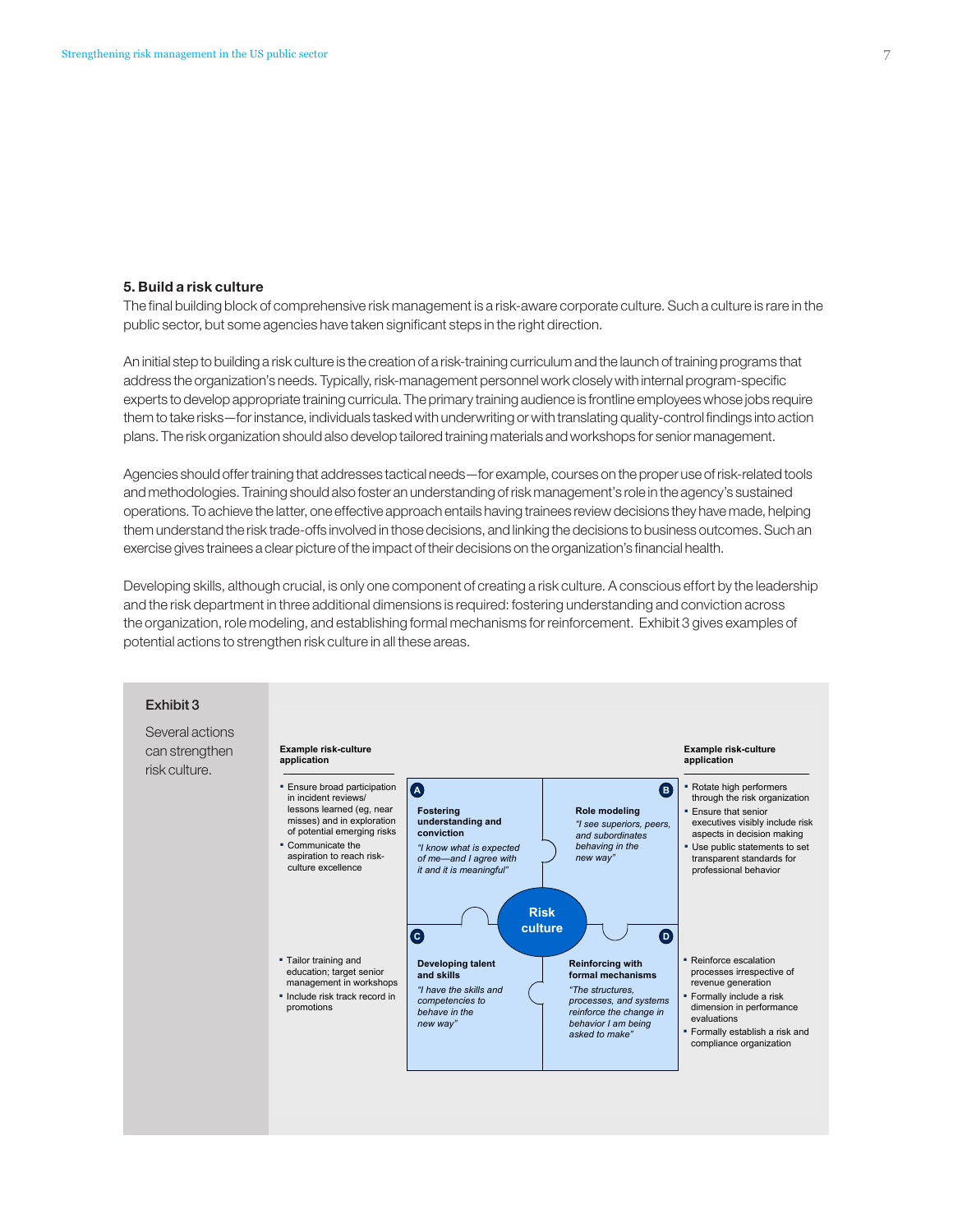Risk management has been growing in all sectors of the economy. In the 1980s, banks began to appoint CROs in earnest, and in the 1990s, insurance companies followed suit. Today, public-sector agencies are beginning to formalize risk-management departments and appoint CROs. These actions stem from the realization that the discipline of risk management can help the government make better use of taxpayer funds and more thoroughly evaluate the risks and rewards of government policies, to the benefit of us all.

Stephan Braig is an associate principal in McKinsey's New Jersey office. Biniam Gebre and Andrew Sellgren are principals in the Washington, DC, office.

Contact for distribution: Shannon Kelly Phone: +1 (202) 662-3220 E-mail: Shannon\_Kelly@mckinsey.com

#### $\Box \Box \Box$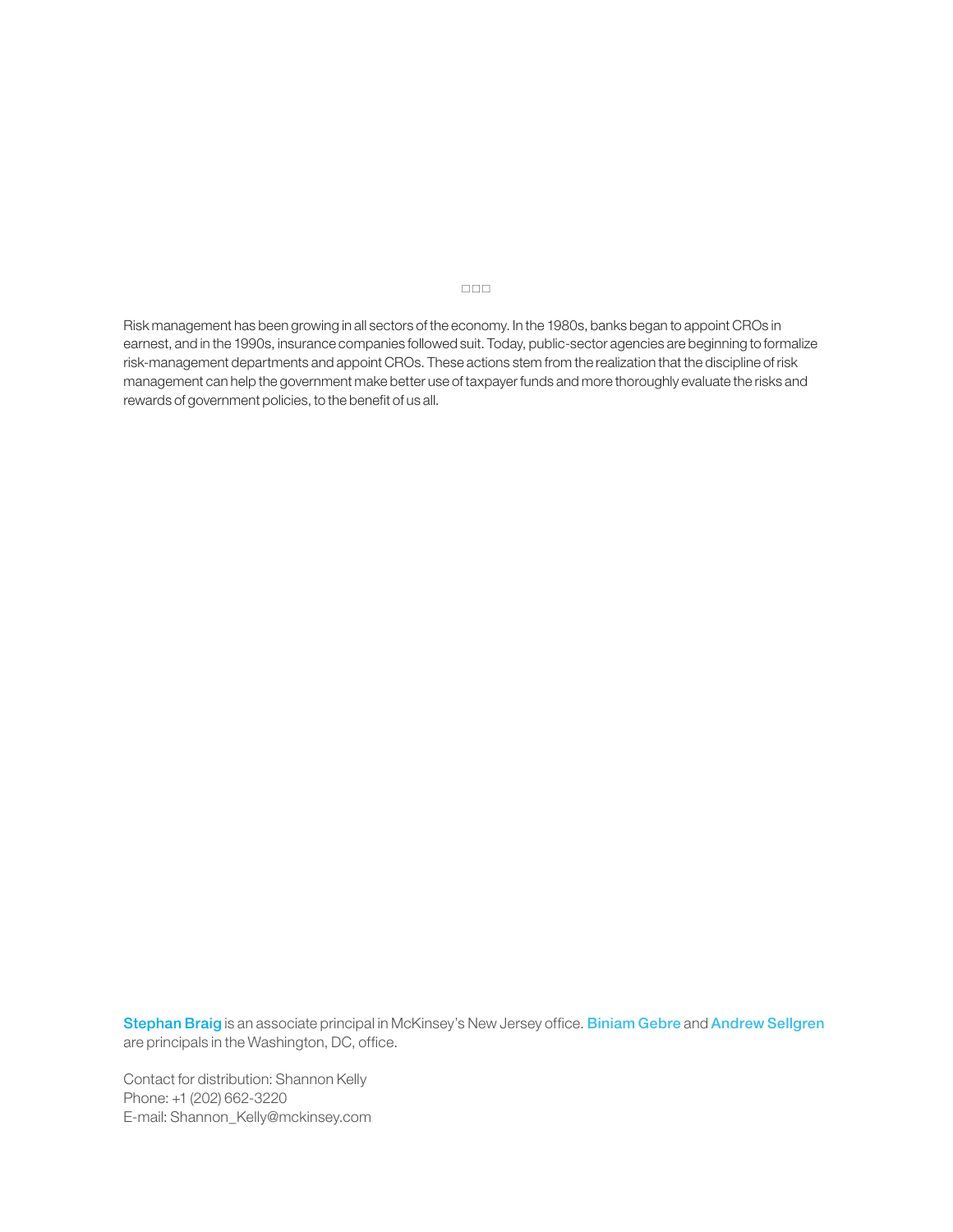## *McKinsey Working Papers on Risk*

- 1. The risk revolution Kevin Buehler, Andrew Freeman, and Ron Hulme
- 2. Making risk management a value-added function in the boardroom Gunnar Pritsch and André Brodeur
- 3. Incorporating risk and flexibility in manufacturing footprint decisions Martin Pergler, Eric Lamarre, and Gregory Vainberg
- 4. Liquidity: Managing an undervalued resource in banking after the crisis of 2007–08 Alberto Alvarez, Claudio Fabiani, Andrew Freeman, Matthias Hauser, Thomas Poppensieker, and Anthony Santomero
- 5. Turning risk management into a true competitive advantage: Lessons from the recent crisis Gunnar Pritsch, Andrew Freeman, and Uwe Stegemann
- 6. Probabilistic modeling as an exploratory decision-making tool Martin Pergler and Andrew Freeman
- 7. Option games: Filling the hole in the valuation toolkit for strategic investment Nelson Ferreira, Jayanti Kar, and Lenos Trigeorgis
- 8. Shaping strategy in a highly uncertain macro-economic environment Natalie Davis, Stephan Görner, and Ezra Greenberg
- 9. Upgrading your risk assessment for uncertain times Martin Pergler and Eric Lamarre
- 10. Responding to the variable annuity crisis Dinesh Chopra, Onur Erzan, Guillaume de Gantes, Leo Grepin, and Chad Slawner
- 11. Best practices for estimating credit economic capital Tobias Baer, Venkata Krishna Kishore, and Akbar N. Sheriff
- 12. Bad banks: Finding the right exit from the financial crisis Luca Martini, Uwe Stegemann, Eckart Windhagen, Matthias Heuser, Sebastian Schneider, Thomas Poppensieker, Martin Fest, and Gabriel Brennan
- 13. Developing a post-crisis funding strategy for banks Arno Gerken, Matthias Heuser, and Thomas Kuhnt
- 14. The National Credit Bureau: A key enabler of financial infrastructure and lending in developing economies Tobias Baer, Massimo Carassinu, Andrea Del Miglio, Claudio Fabiani, and Edoardo Ginevra
- 15. Capital ratios and financial distress: Lessons from the crisis Kevin Buehler, Christopher Mazingo, and Hamid Samandari
- 16. Taking control of organizational risk culture Eric Lamarre, Cindy Levy, and James Twining
- 17. After black swans and red ink: How institutional investors can rethink risk management Leo Grepin, Jonathan Tétrault, and Greg Vainberg
- 18. A board perspective on enterprise risk management André Brodeur, Kevin Buehler, Michael Patsalos-Fox, and Martin Pergler
- 19. Variable annuities in Europe after the crisis: Blockbuster or niche product? Lukas Junker and Sirus Ramezani
- 20. Getting to grips with counterparty risk Nils Beier, Holger Harreis, Thomas Poppensieker, Dirk Sojka, and Mario Thaten

#### EDITORIAL BOARD

Rob McNish Managing Editor **Director** Washington, D.C. Rob\_McNish@mckinsey.com

Lorenz Jüngling **Principal** Düsseldorf

Maria del Mar Martinez Márquez **Principal Madrid** 

Martin Pergler Senior Expert Montréal

Sebastian Schneider **Principal Munich** 

Andrew Sellgren **Principal** Washington, D.C.

Mark Staples Senior Editor New York

Dennis Swinford Senior Editor **Seattle**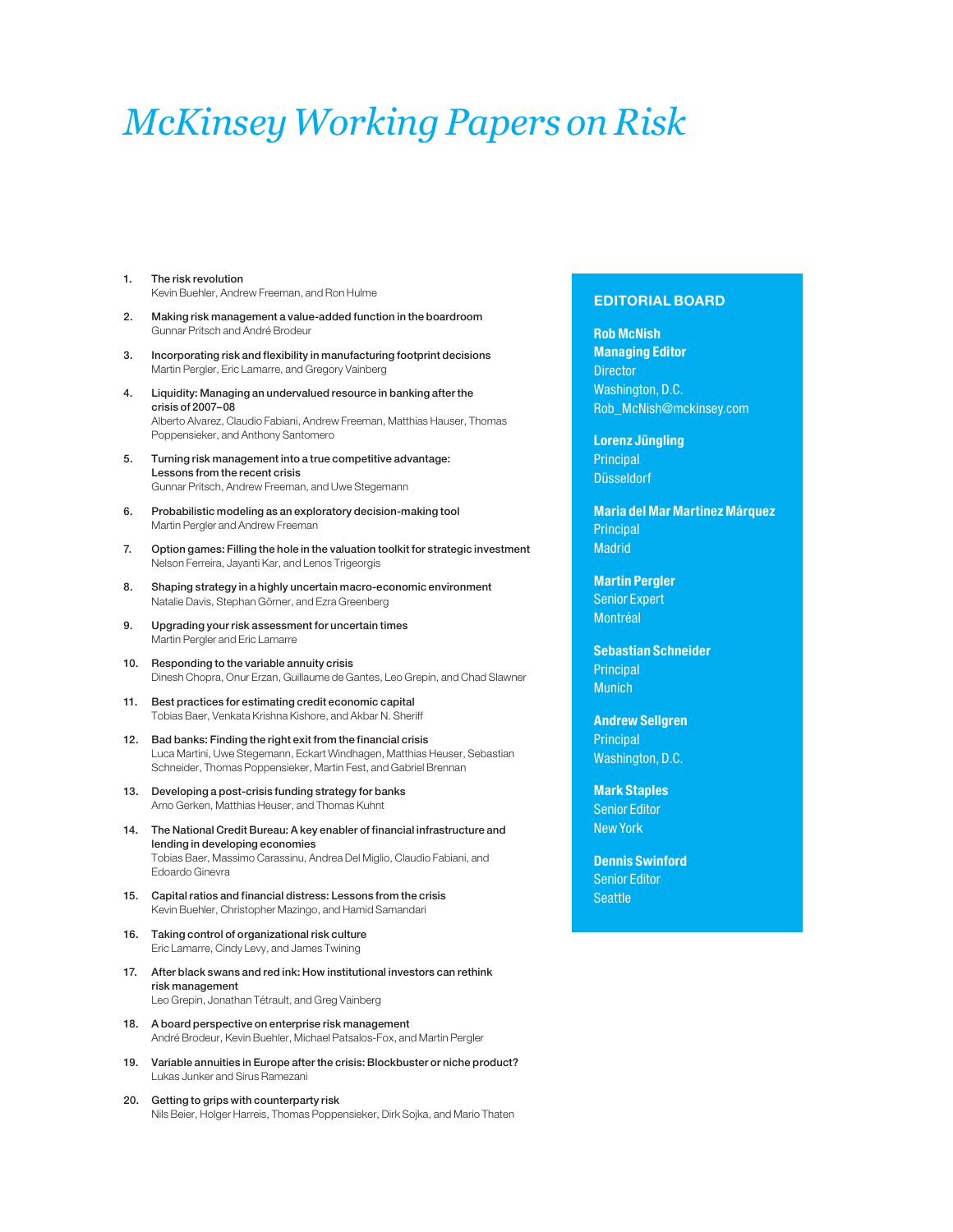### *McKinsey Working Papers on Risk*

- 21. Credit underwriting after the crisis Daniel Becker, Holger Harreis, Stefano E. Manzonetto, Marco Piccitto, and Michal Skalsky
- 22. Top-down ERM: A pragmatic approach to manage risk from the C-suite André Brodeur and Martin Pergler
- 23. Getting risk ownership right Arno Gerken, Nils Hoffmann, Andreas Kremer, Uwe Stegemann, and Gabriele Vigo
- 24. The use of economic capital in performance management for banks: A perspective Tobias Baer, Amit Mehta, and Hamid Samandari
- 25. Assessing and addressing the implications of new financial regulations for the US banking industry Del Anderson, Kevin Buehler, Rob Ceske, Benjamin Ellis, Hamid Samandari, and Greg Wilson
- 26. Basel III and European Banking; Its impact, how banks might respond, and the challenges of implementation Philipp Härle, Erik Lüders, Theo Pepanides, Sonja Pfetsch. Thomas Poppensieker, and Uwe Stegemann
- 27. Mastering ICAAP: Achieving excellence in the new world of scarce capital Sonja Pfetsch, Thomas Poppensieker, Sebastian Schneider, Diana Serova
- 28. Strengthening risk management in the US public sector Stephan Braig, Biniam Gebre, Andrew Sellgren